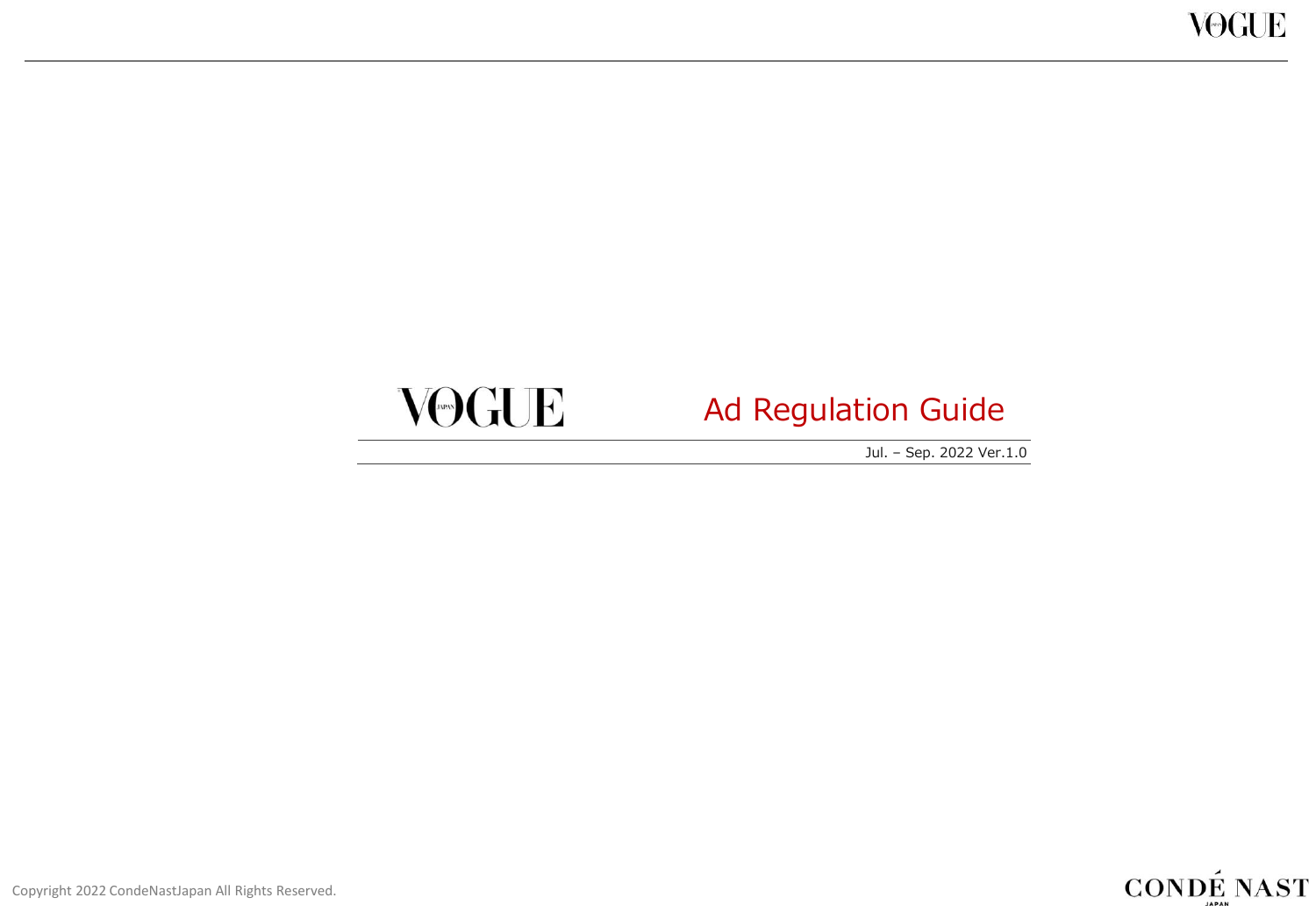| ■ Concerning Applications Format            |  |
|---------------------------------------------|--|
| ■ Website Advertisement Insertion Standards |  |
| ■ Banner Production Regulations             |  |
| <b>HTML5 banner Production Regulations</b>  |  |

## Concerning the Advertisement Display Environment

• Please note that depending on the user's environment (browser, security software, firewall setting, etc.), it is possible that a given advertisement cannot be distributed or that it cannot be inserted correctly.

### Concerning Advertisement Data Manuscript Reception

- Manuscript reception format: Please prepare the manuscript in the format stipulated under the regulations for each type of advertisement.
- Manuscript reception deadline: Please keep strictly to the deadline stipulated under the regulations for each type of advertisement.

※ For details of menu items, please refer to "the website Media Guide".

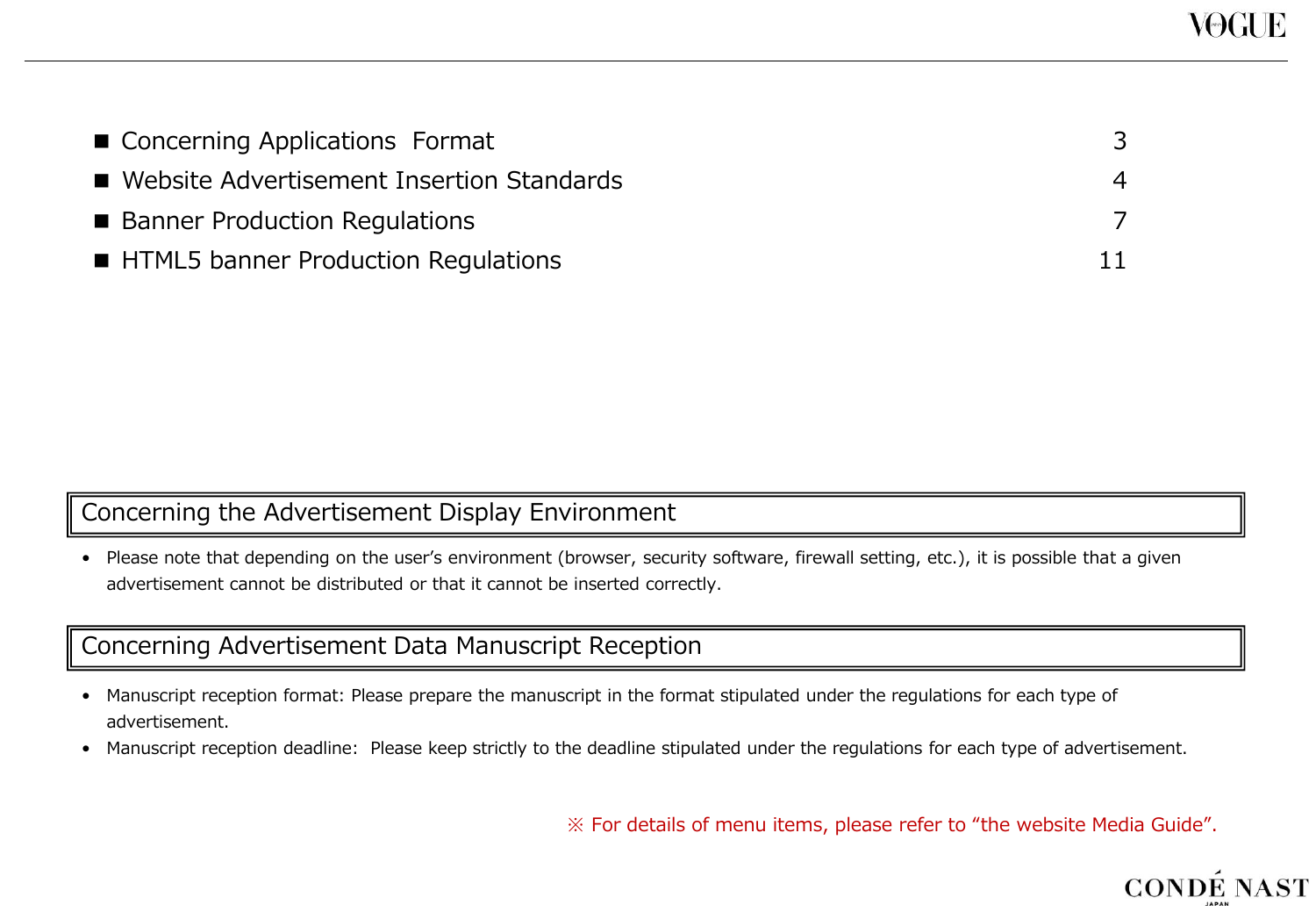## Concerning Applications Format

| Application process                                                                                                           | Please contact to websales@condenast.jp                                                                                                                                                                                                                                                                                                                      |                                                                                                                                                         |                                                                                                                                                         |  |  |
|-------------------------------------------------------------------------------------------------------------------------------|--------------------------------------------------------------------------------------------------------------------------------------------------------------------------------------------------------------------------------------------------------------------------------------------------------------------------------------------------------------|---------------------------------------------------------------------------------------------------------------------------------------------------------|---------------------------------------------------------------------------------------------------------------------------------------------------------|--|--|
| <b>Insertion Suitability Confirmation</b>                                                                                     | For companies or products with no prior insertion record with VOGUE JAPAN website or magazine, we will perform an examination to determine their<br>suitability for insertion.                                                                                                                                                                               |                                                                                                                                                         |                                                                                                                                                         |  |  |
| <b>Vacant Frame Confirmation</b>                                                                                              |                                                                                                                                                                                                                                                                                                                                                              | When making an insertion application, please be sure to confirm that the desired frame is vacant in advance.                                            |                                                                                                                                                         |  |  |
| Application                                                                                                                   | Applications must be made by email according to the format listed below. After accepting an application, we cannot accept cancellation for any reason<br>whatsoever.                                                                                                                                                                                         |                                                                                                                                                         |                                                                                                                                                         |  |  |
| <b>Application Decisions</b>                                                                                                  | After accepting an application, we will convey our official decision using an official VOGUE JAPAN website "Application Received Email" reply.                                                                                                                                                                                                               |                                                                                                                                                         |                                                                                                                                                         |  |  |
| <b>Creative Surveys</b>                                                                                                       | For products with no prior insertion record with VOGUE JAPAN website or magazine, we will perform a creative review. In the case of newly produced                                                                                                                                                                                                           |                                                                                                                                                         |                                                                                                                                                         |  |  |
| <b>Reception Format</b>                                                                                                       | items, we may also confirm the rough version, etc.<br>Please send the script as an email attachment according to the format listed below.                                                                                                                                                                                                                    |                                                                                                                                                         |                                                                                                                                                         |  |  |
| <b>Competition Adjustment</b>                                                                                                 | In the case of Wskyscraper and MPU only, adjustment is carried out in the following situation: Where product categories are in competition.<br>In this situation, the first client to make an application is accorded priority, so in principle, we refuse to accept applications from competing clients after the<br>initial application has been accepted. |                                                                                                                                                         |                                                                                                                                                         |  |  |
| <b>Insertion Suitability Confirmation</b><br>Please make your inquiry after writing down the<br>following items.              |                                                                                                                                                                                                                                                                                                                                                              | Application Format<br>Please make your inguiry after writing down the following<br>items.                                                               | Reception Format<br>Please make your inquiry after writing down the following<br>items.                                                                 |  |  |
| • Advertiser's official name<br>• Official campaign product<br>• URL inserted in company brochure<br>• Advertisement link URL |                                                                                                                                                                                                                                                                                                                                                              | • Advertising Agency's official name<br>• Advertiser's official name<br>• Notification details (subject matter)<br>• Advertisement link URL<br>• Medium | • Advertising Agency's official name<br>• Advertiser's official name<br>• Notification details (subject matter)<br>• Advertisement link URL<br>• Medium |  |  |
| *In some cases, we may wish to confirm past insertion<br>records, etc.                                                        |                                                                                                                                                                                                                                                                                                                                                              | $\bullet$ Menu<br>• Insertion period<br>• Application amount                                                                                            | $\bullet$ Menu<br>• Insertion period<br>• Insertion volume                                                                                              |  |  |

• Application amount

• Please write the name of the attachment file

■ About the reporting form CondeNastJapan

-Banner: Number of imp, click and CTR per day.

-Tie-up: Number of PV and click per day.

-Mail menu: Number of copy, unseal and click on linking button during 5days

-In the 3rd paery distribution by external ad server, a prior test is required.

-Report is presented after 5 business days.

#### ■ **Survey Details**

-This is a creative content survey. In addition to applying the advertising insertion standards on page 5, we will check the site's policy on rules, copy language, expressions, etc.

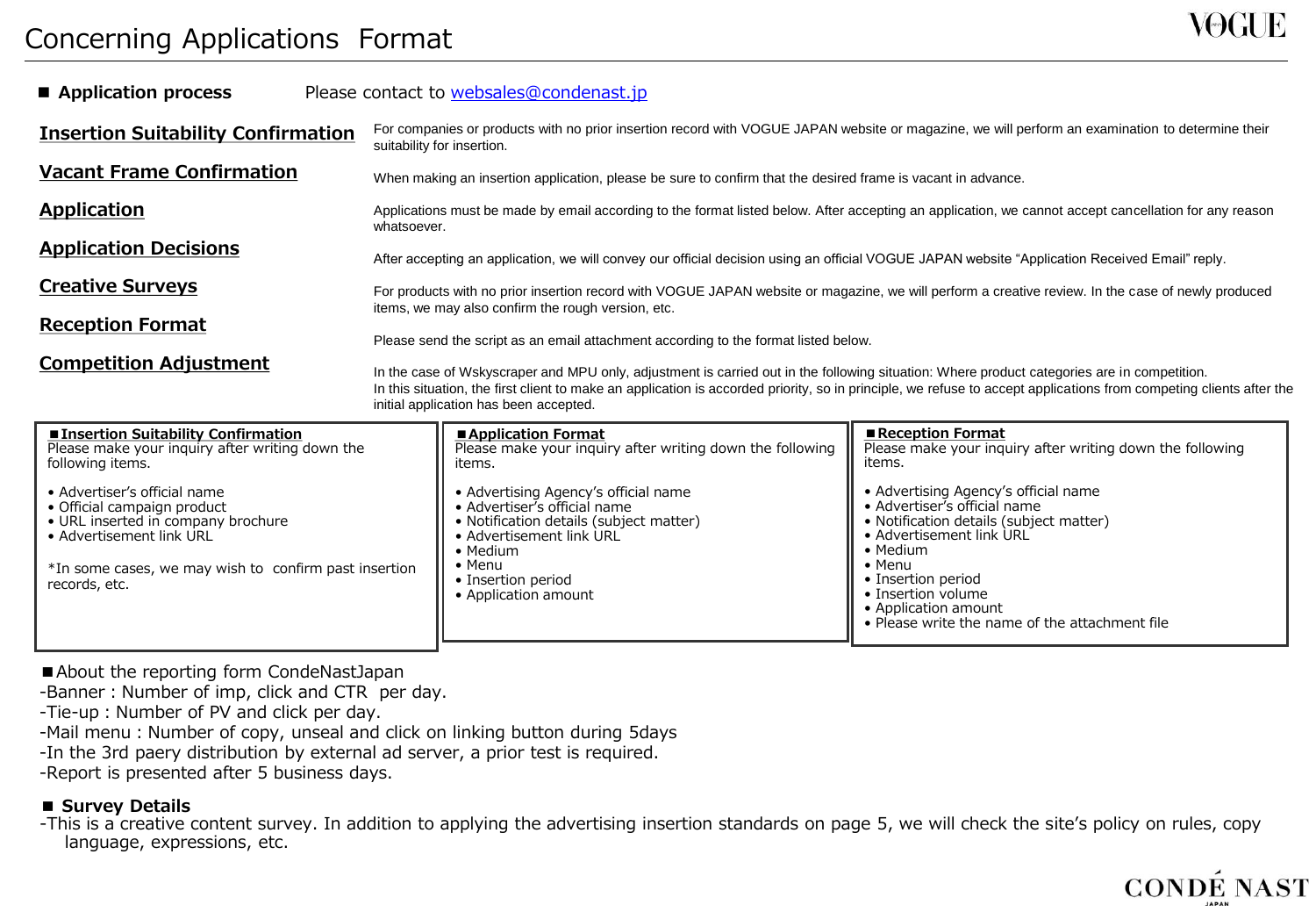#### **■ Ethical Principles of Advertising**

CondeNastJapan applies the following self-imposed regulations concerning internet advertising (including banner ads, text ads, mail ads, tie-up ads, etc.) appearing on Websites it operates on its own behalf while obtaining the cooperation of the parties involved in such advertising in order to protect the interests of its users and obtain social confidence.

- (1) Advertisements must convey truth, and as such they must be worthy the trust placed in them by users and by society.
- (2) Advertisements must comply with social norms and related laws and must be in good taste.
- (3) Advertisements must be dignified, and must not harm the honor or slander the reputation of third parties.
- $(4)$  Advertisements must pursue beauty and aim to be a source of joy to those who view them.

#### **■Advertising Insertion Standards**

CondeNastJapan possesses all the rights concerning the insertion of internet advertising appearing on Websites it operates on its own behalf. Consequently, we ask that advertisers respect and observe the following regulations that we have set out with regard to advertising insertions.

#### **Basic Standards**

(1) Insertion decisions

The right to make decisions regarding the suitability of advertising insertions in VOGUE JAPAN website (hereinafter: "the Medium") is held by CondeNastJapan (hereinafter: "the Company").

(2) Review objects

The objects of the advertising insertion suitability examination include not only the design, expressions and text used in the advertisement (banner ad, text ad, etc.) but also the contents of any pages or sites to which the ad is linked.

(3) Locus of responsibility

The advertiser will undertake full responsibility for any advertisements they insert in the Medium.

- (4) Clear indication of advertiser In order to clarify where the responsibility for advertisements inserted in the Medium lies, the name, address and telephone number of the advertiser must be inserted via a link placed on the advertisement.
- (5) Details and contents

The content and purpose of advertisements much be clear. Advertisements should not be unintelligible to ordinary users nor be of unclear intention.

(6) Respect for human rights and exclusion of discriminatory expressions Advertisements inserted in the Medium should not violate basic human rights. Moreover, they should not include discriminatory messages or content or expressions that encourage discrimination.

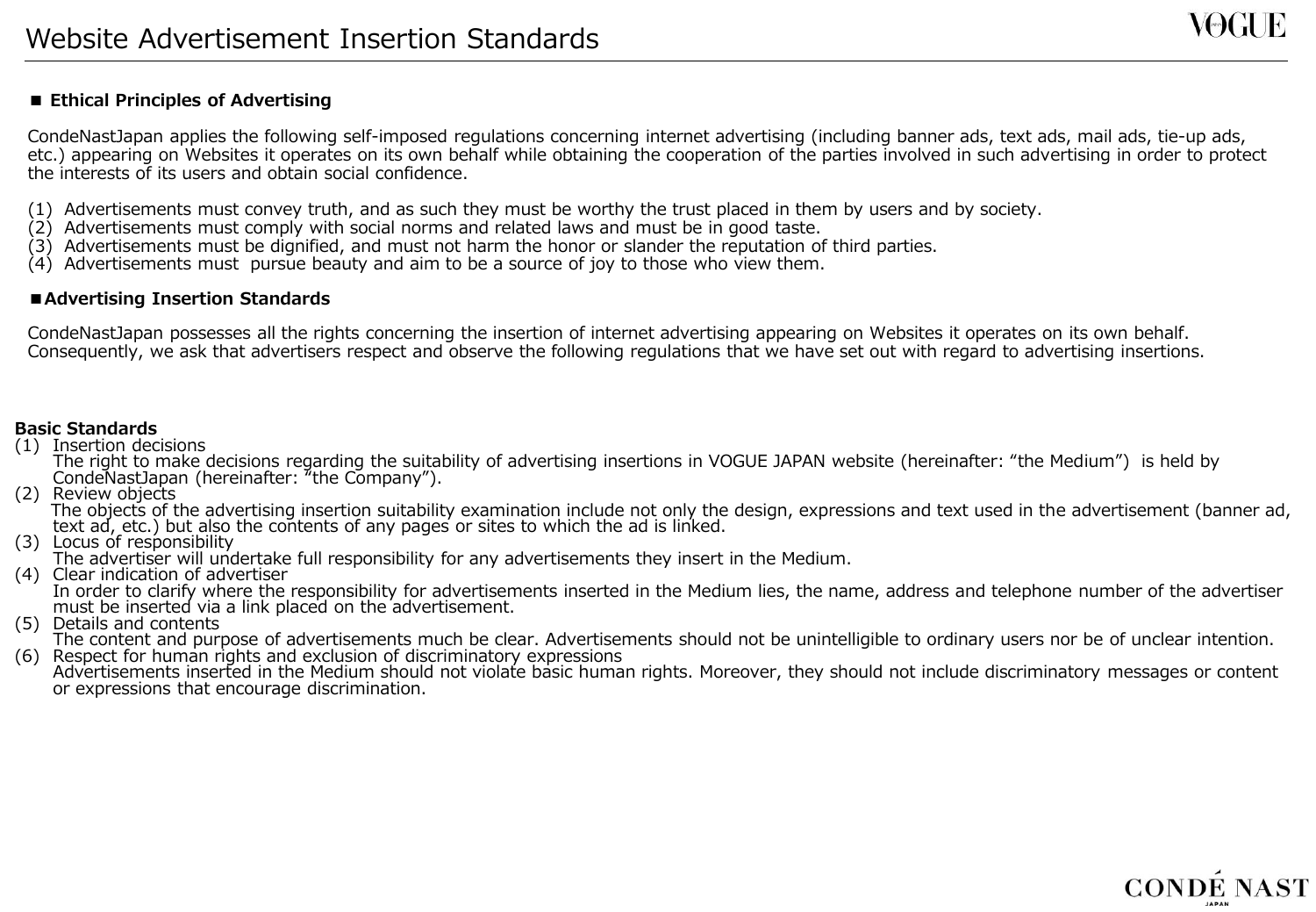(1) Advertisement contents for which insertion is not permitted

- Those that violate or appear likely to violate international treaties, domestic regulations, or that encourage or appear likely to encourage violations.
- Those that affirm or glorify violence or brutality, bizarre behavior or obscenity, and which are deemed offensive to public morals or likely to encourage or stimulate crime.
- Those including content or expressions likely to foster an urge to speculate or to gamble.
- Those that are related to the sale of firearms, knives/swords, or illegal drugs.
- Those that are in violation of user limitation written obligations with respect to age limits.
- Those that display links to contents that differ significantly from the indicated contents.
- Those that slander, damage the character, or violate the privacy of third parties.
- Those that slander the Company without cause or create an impression likely to damage its social standing. Also, those that unfairly negate or slander other contents of the Company's site.
- Those likely to lead to misunderstanding that the Company and/or the Company's site has a relationship with the advertiser and/or the ad contents.
- Those that use names, photographs, gossip, trademarks, or copyrighted work without permission.
- Indications using fallacies or incorrect displays likely to create the misconception that the product or service, etc. is superior to or more advantageous than those of its rivals.
- Those that use advertisements as decoys for things that the advertiser actually has no will to sell.
- Displays that make inappropriate comparisons contrary to fact in order to emphasize the superiority of the advertised product or service, and displays that slander other parties, products or services.
- ※ Ads that the Company judges grossly inappropriate in consideration of their contents or impression.
- (2) Expressions using superlatives (largest, highest, etc.)
	- VOGUE JAPAN website agrees to the insertion of superlative expressions such as "biggest," "best," etc., only in cases where such claims can be objectively proven. Also, in cases where the Company judges it necessary, the advertiser must provide clear data, sources,names of survey organizations, etc.
- (3) Opinion advertisements
	- We allow insertions only when we are satisfied that the advertisers are groups, multiple enterprises, or voluntary associations that have a sound organizational status and enjoy an appropriate social evaluation.
- (4) Comparative advertisements
	- We allow comparative advertisements only when they satisfy the following conditions:
		- The content of the comparisons has been objectively substantiated by an independent third party's survey, etc.
		- The facts and figures represented are quoted correctly and appropriately.
		- The method of comparison is fair.
- (5) Advertisements offering prizes and/or extra benefits
	- In the case of advertisements for prize contests or which offer prizes, etc.,we always conduct an advance examination based on the provisions of the Antimonopoly Law and the Fair Trade Commission of Japan's official notices, and then make a judgment as to the advertisement's suitability for insertion.
		- ※ Please refer to the Law for Preventing Unjustifiable Extra or Unexpected Benefit and Misleading Representation, the Antimonopoly Law, and the Fair Trade Commission of Japan's official notifications.
- (6) Advertisements for sites in competition with the Company's services
	- In the case of advertisements for competing sites or sites that offer services competing with those of the Company, we always require confirmation in advance.
- (7) Concerning advertisements with attached coupons
	- In the case that an advertisement (such as a banner ad, etc.) includes an output to a specific linked page in the form of a coupon, please be sure to provide the following details: Expiry period, object product or service, maker or name of store carrying out offer, discount rate or discount amount (or free in the case of a free offer), product quantity, weight, shape, and other necessary items apart from those mentioned above.

**※ Apart from the above items, please bear in mind that the Company may refuse to accept any insertion order at its own discretion for any reason.**



VOGI IE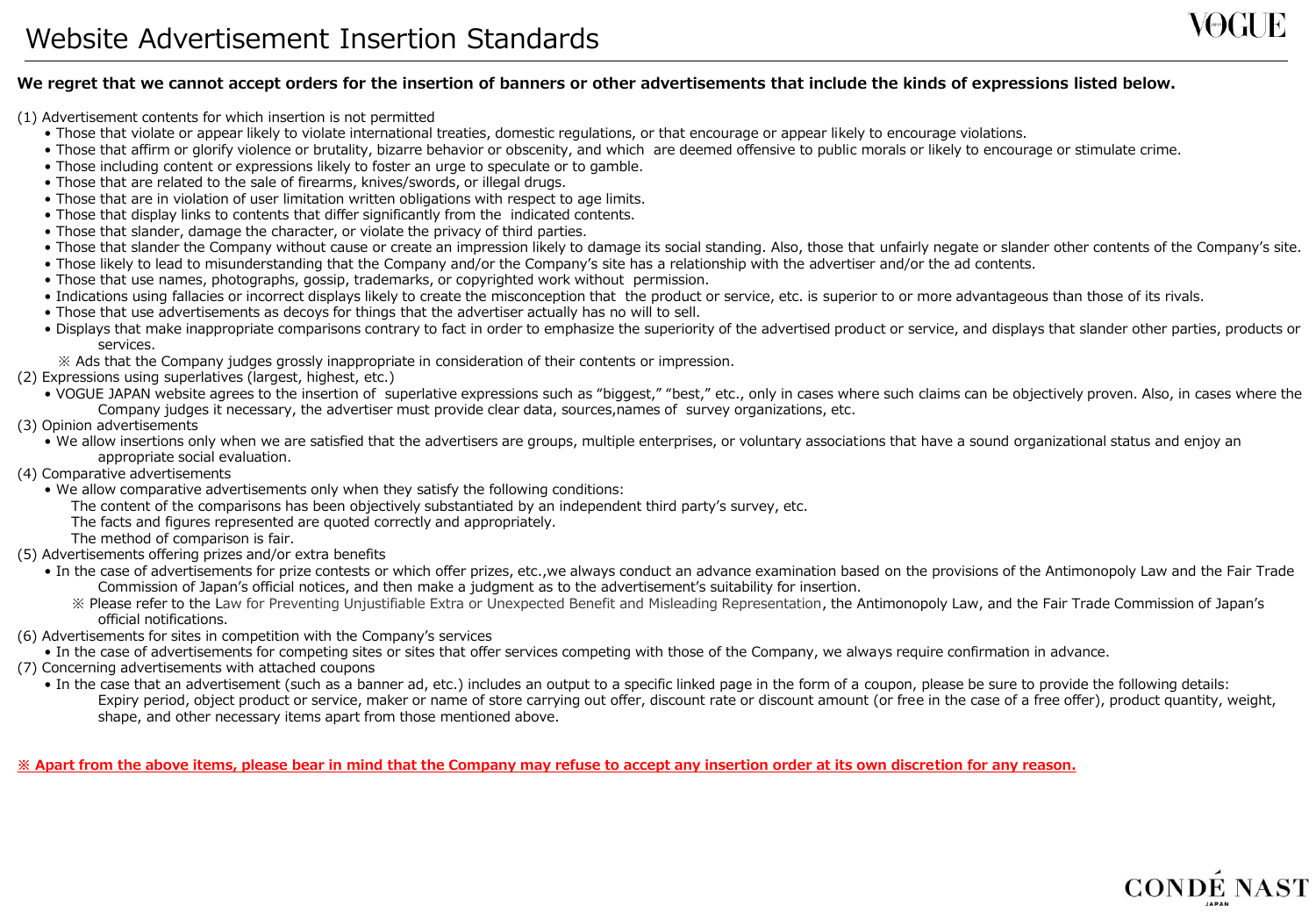● Based on its site operating standards, CondeNastJapan has established the following menu-classified regulated business categories.

| 1. Categories Unsuitable for Insertion<br>The following types of business are judged unsuitable for inserting advertisements<br>in all pages.                                                                                                                                                                                                                                                                                                                                                                                                                                                                                                                                                                                                                                                                                                                                                                                                                                                                                                                                                                                                                                                                                                                                                                                                                                                                                                                                                                                                                                                                                                                                                                                                                                                                                                                                                                                                                                                                                                               | 2. Categories for which Insertion is Regulated<br>The insertion location in the case of advertisements for certain types of businesses<br>may be subject to regulation.                                                                                                                                                                                                                                                                                                                                                                                                                                                                                                                                                                                                                                                                         |
|-------------------------------------------------------------------------------------------------------------------------------------------------------------------------------------------------------------------------------------------------------------------------------------------------------------------------------------------------------------------------------------------------------------------------------------------------------------------------------------------------------------------------------------------------------------------------------------------------------------------------------------------------------------------------------------------------------------------------------------------------------------------------------------------------------------------------------------------------------------------------------------------------------------------------------------------------------------------------------------------------------------------------------------------------------------------------------------------------------------------------------------------------------------------------------------------------------------------------------------------------------------------------------------------------------------------------------------------------------------------------------------------------------------------------------------------------------------------------------------------------------------------------------------------------------------------------------------------------------------------------------------------------------------------------------------------------------------------------------------------------------------------------------------------------------------------------------------------------------------------------------------------------------------------------------------------------------------------------------------------------------------------------------------------------------------|-------------------------------------------------------------------------------------------------------------------------------------------------------------------------------------------------------------------------------------------------------------------------------------------------------------------------------------------------------------------------------------------------------------------------------------------------------------------------------------------------------------------------------------------------------------------------------------------------------------------------------------------------------------------------------------------------------------------------------------------------------------------------------------------------------------------------------------------------|
| Commodity futures trading advertisements<br>Financial futures trading advertisements (online foreign exchange margin<br>transactions: partial insertion possible)<br>Business loan industry (commerce and industry loans) advertisements<br>Securities purchase loan advertisements<br>Credit guarantee and loan guarantee advertisements<br>Mortgage securities advertisements<br>Investment consultation business advertisements<br>Tobacco product advertisements (company advertisements and peripheral<br>advertisements: partial insertion possible)<br>Personal import agency business advertisements<br>Advertisements of entertainment and amusement businesses and other types<br>businesses deemed offensive to public order or morals<br>Advertisements for religious groups, etc.<br>Advertisements for rituals and prayers<br>Private detective or private inquiry agency advertisements<br>Advertisements for self-development, educational seminar, ability development<br>equipment, or study material, etc.<br>Advertisements for network business, monitor business, sideline business, etc.<br>Advertisements for cosmetic surgery, plastic surgery, laser eye corrective surgery,<br>etc.<br>Advertisements for live chat and dating sites, etc.<br>Investment trust advertisements<br>Animal/plant depositary trading advertisements<br>Investor gathering and monetary deposit advertisements<br>Marriage information service and dating-related advertisements<br>Fee-based nursing home client gathering advertisements<br>Advertisements for medical devices or similar products<br>Medical services-related advertisements<br>Drugs/pharmaceuticals-related advertisements<br>Attorney/lawyer-related advertisements<br>Advertisements for games for money, gambling, mahjong, etc.<br>Pachinko/slot machine-related advertisements<br>Personal unsecured loan advertisements<br>Foreign exchange margin trading advertisements<br>Advertisements for hair growth and other hair-related businesses<br>Outlet mall advertisement | (1) Insertion partner regulated types of business<br>1 Shopping malls<br>2 Education-related<br>3 Insurance products<br>4) Mail order sales businesses<br>5 Imported foods<br>6 Supplements<br>7 Cosmetics and body care<br>8 Beauty-related<br><b>9 Select shops</b><br>10 Securities and foreign exchange<br>(2) Concerning TOP Page insertion<br>Insertions in the following genres on the TOP Page are limited to the following types<br>of business.<br>1 Cosmetics, hair and body care:<br>Brands handled by department stores (for cosmetics handled by doctors, confirmation<br>required)<br>2 Foods: Brands that are handled in real stores<br>Imported foods that have legitimate import agents<br>※ In addition, we reserve the right to designate insertion locations according to product,<br>creative content, link partner, etc. |

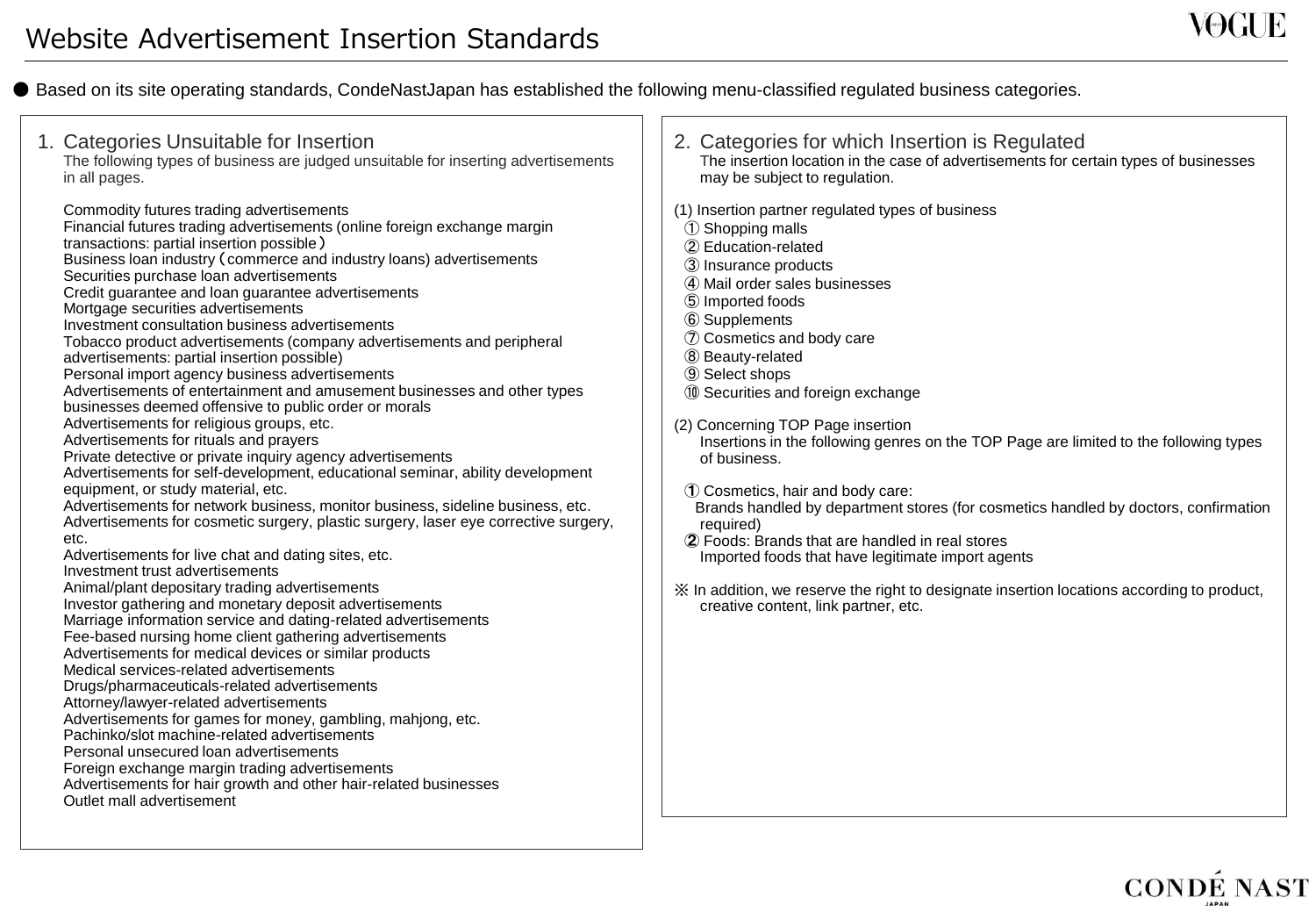# Banner Production Regulations

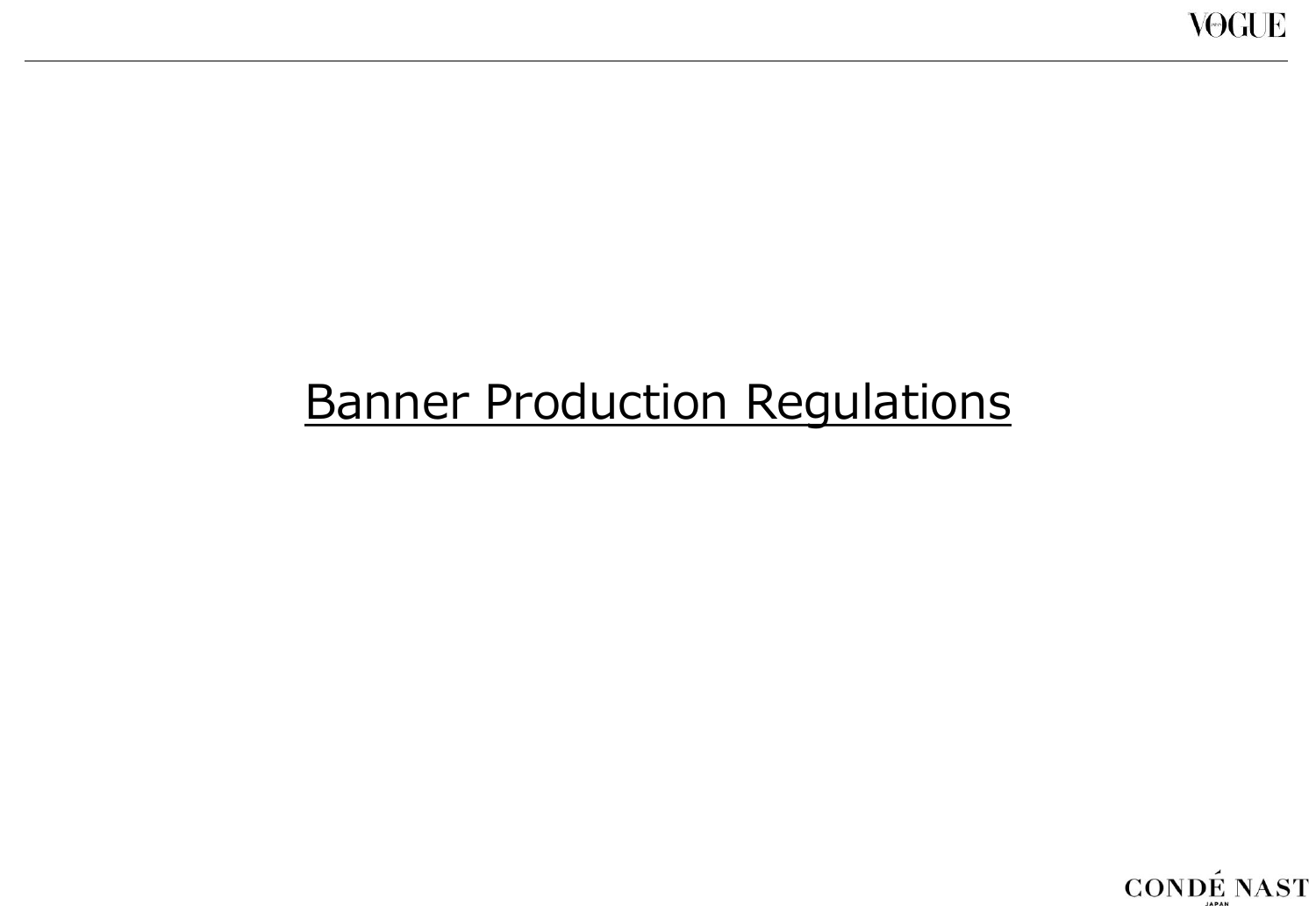#### <Regulations and cautions concerning banner and mail advertisement production (expressions)>

| <b>Regulated Items</b>                                                                  | <b>Contents of Regulation</b>                                                                                                                                                                                                                                                                                                              |
|-----------------------------------------------------------------------------------------|--------------------------------------------------------------------------------------------------------------------------------------------------------------------------------------------------------------------------------------------------------------------------------------------------------------------------------------------|
| Images and designs that are liable to cause users discomfort                            | 1) Alert marks, rapid oscillation, blinking images<br>2 Continuous strong-contrast reversed displays                                                                                                                                                                                                                                       |
| References and images that may be confused with VOGUE JAPAN<br>website supplied content | Images or texts similar to logo marks or designs of VOGUE JAPAN website services or to icons, fonts, etc., used by VOGUE<br>JAPAN website are prohibited. In the case                                                                                                                                                                      |
| Images and expressions containing likely exaggerations                                  | Superlative or absolute expressions such as "No.1," "world's first," "world's best," etc., must be supported by objective proof<br>provided by an objective third-party organization dated within one year of the application. Also, the data, source, and survey<br>organization must be stipulated within the body of the advertisement. |
| Images and expressions using comparisons                                                | Comparative expressions indicating specific rivals, comparisons that contain unsubstantiated claims, and comparative expressions or images made based unfair standards are prohibited.                                                                                                                                                     |
| Images and expressions showing or related to alcohol                                    | Images and expressions showing or related to alcohol must be accompanied by a statement such as "You should not drink alcohol<br>until you reach the age of 20" or "the drinking of alcohol by minors below 20 years of age is pr                                                                                                          |
| Images or expressions suggestive of banknotes or other currency                         | Images or expressions suggestive of banknotes or other currency are prohibited.                                                                                                                                                                                                                                                            |
| Images and expressions related to election campaigns                                    | Images and expressions related to election campaigns are prohibited.                                                                                                                                                                                                                                                                       |
| Images and expressions suggestive of behavior prohibited by law                         | Images and expressions suggestive of behavior prohibited by law are prohibited.                                                                                                                                                                                                                                                            |
| Images and expressions in which the advertiser is unknown                               | Images and expressions in which the advertiser, including any link parties, is unknown are prohibited.                                                                                                                                                                                                                                     |
| Other prohibited items                                                                  | Advertising containing dual pricing or fallacious contents is prohibited.                                                                                                                                                                                                                                                                  |

|               | All presentation and operability functions in the banner range that have interactivity can be performed only in the following cases.<br>Where a creative action is prompted at the user's will                                                                                                                                                                   |  |
|---------------|------------------------------------------------------------------------------------------------------------------------------------------------------------------------------------------------------------------------------------------------------------------------------------------------------------------------------------------------------------------|--|
| Mouse actions | Prohibited items:<br>(1) Jumping to a special site or triggering a pop-up, etc., by means of a mouse-over and mouse-out movement<br>2 Creation of other new operational concepts in addition to the above.<br>3) Changing the shape or color of the cursor or other movements inviting user confusion such as expanding, shrinking or<br>eliminating the cursor. |  |

#### ※ Concerning prohibited text characters

| 1. Characters disapproved under the regulations:<br>Half-size (single-byte) kana characters | 2. Characters that cannot be used due to system limitations:<br>(Full-size (2-byte) characters)<br>$\sim$ (Wave)<br>$\upphi$ (Cent)<br>£ (Pound)<br>$\mathscr{D}$ (Double slash)<br>(Break line)<br>– (Minus)<br>(Double apostrophe) | (Full-size alphanumeric characters upper/lower<br>case<br>(Full-size dash)<br>< <half-size (single-byte)="" characters="">&gt;<br/><math>\cdot</math> (Half-size middle dot)<br/>. (Half-size back slash)<br/>" (Vertical double apostrophe)<br/>(Vertical single apostrophe)</half-size> |
|---------------------------------------------------------------------------------------------|--------------------------------------------------------------------------------------------------------------------------------------------------------------------------------------------------------------------------------------|-------------------------------------------------------------------------------------------------------------------------------------------------------------------------------------------------------------------------------------------------------------------------------------------|
|---------------------------------------------------------------------------------------------|--------------------------------------------------------------------------------------------------------------------------------------------------------------------------------------------------------------------------------------|-------------------------------------------------------------------------------------------------------------------------------------------------------------------------------------------------------------------------------------------------------------------------------------------|

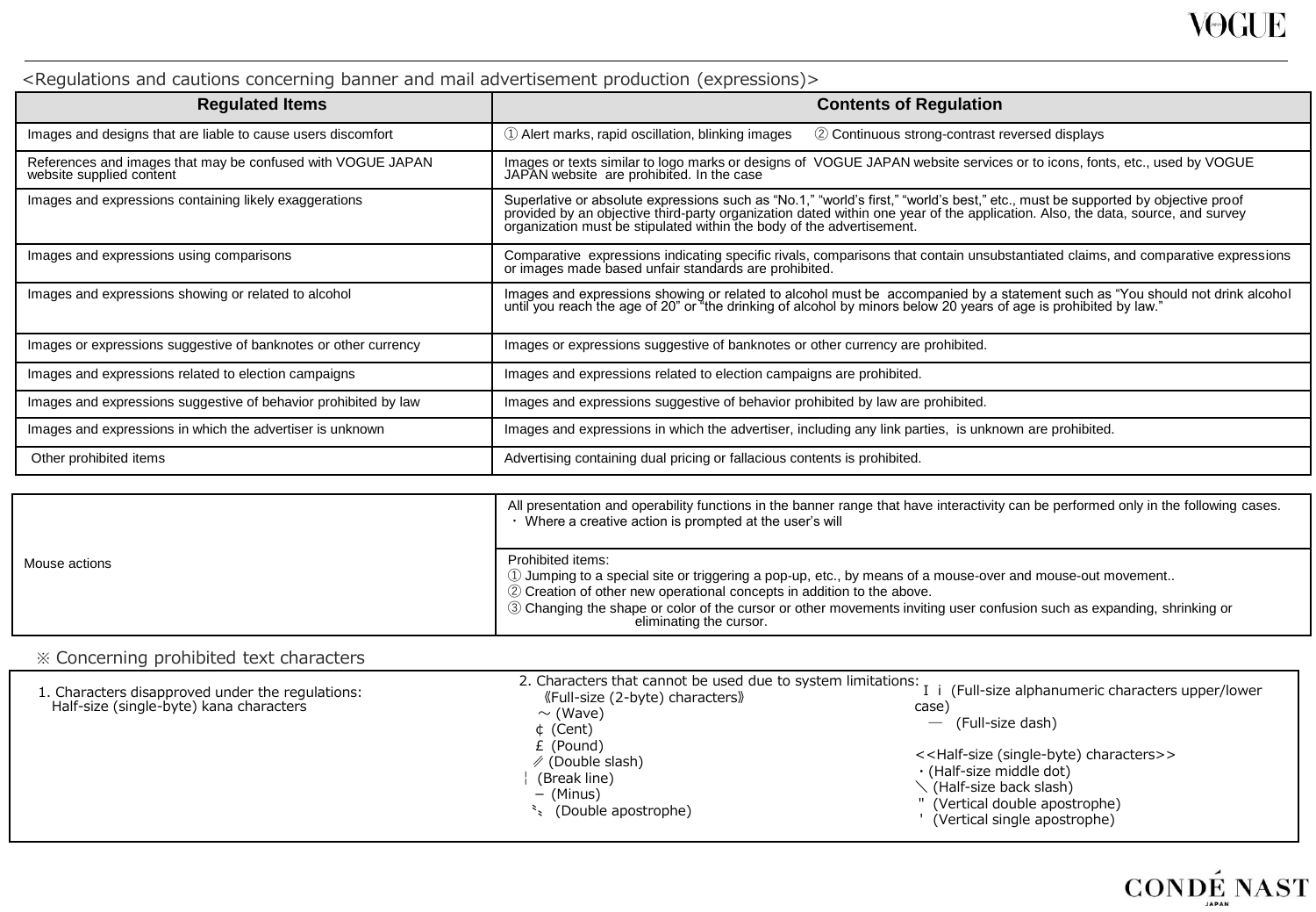## **Smartphone: In-Banner Character Size (Japanese)**



## ■Japanese Text **Minimum 18px** (submission time manuscript full size) ↓ The actual distribution size is reduced by 50% for display.

※In case font sizes are smaller than above, please revise them. ※If the choice of character fonts and/or colors make the text difficult to read, please revise it.

The use of font sizes smaller than 18px (submission time manuscript full size) is not permitted.